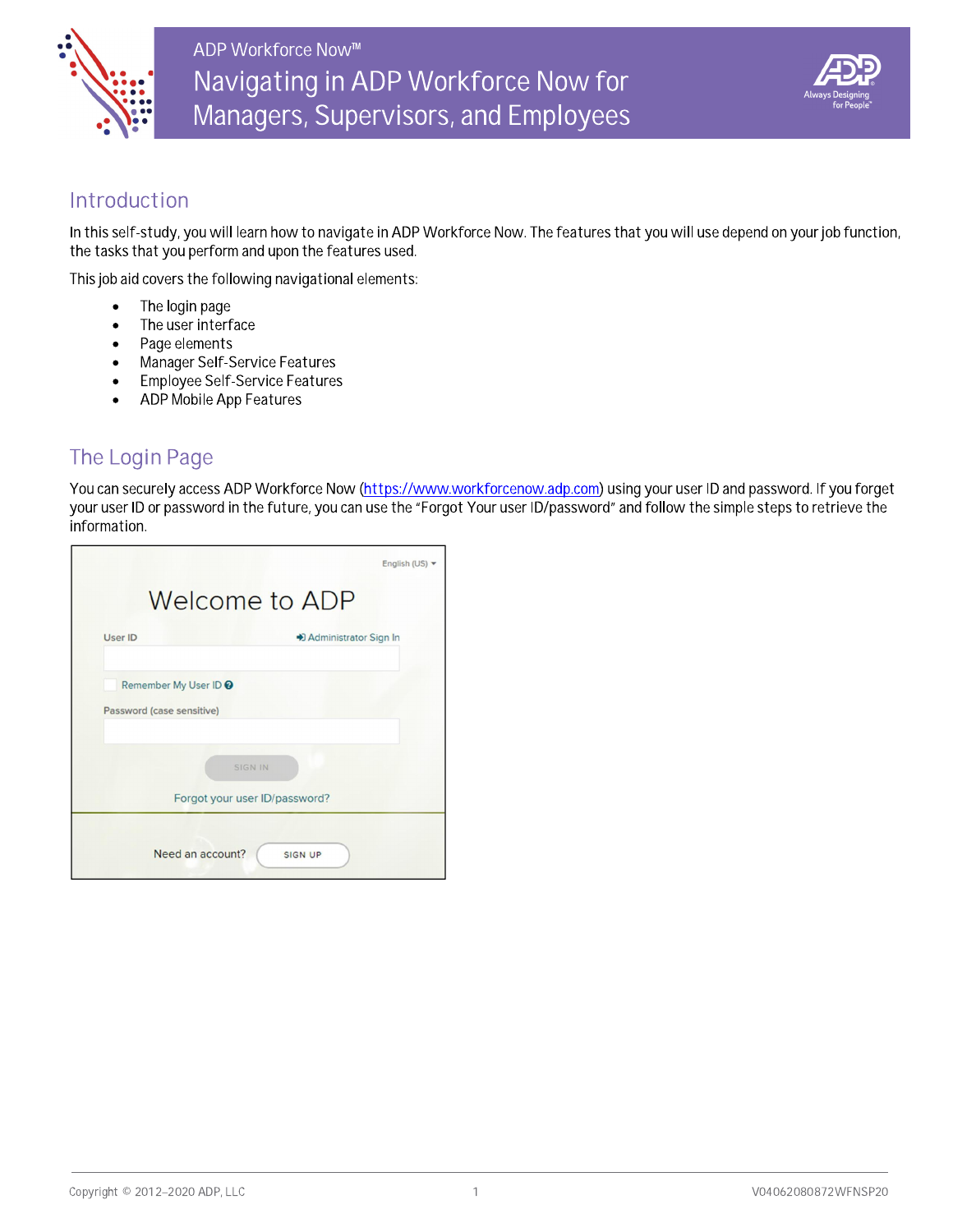### The User Interface

When you log on, the ADP Workforce Now Home page is displayed. The Home page has configurable sections such as Company Mission, Company Events, Company News and Announcements, and so on.



Note: Because we are continually improving our solutions, the screens in this job aid may differ from those that you see in the product.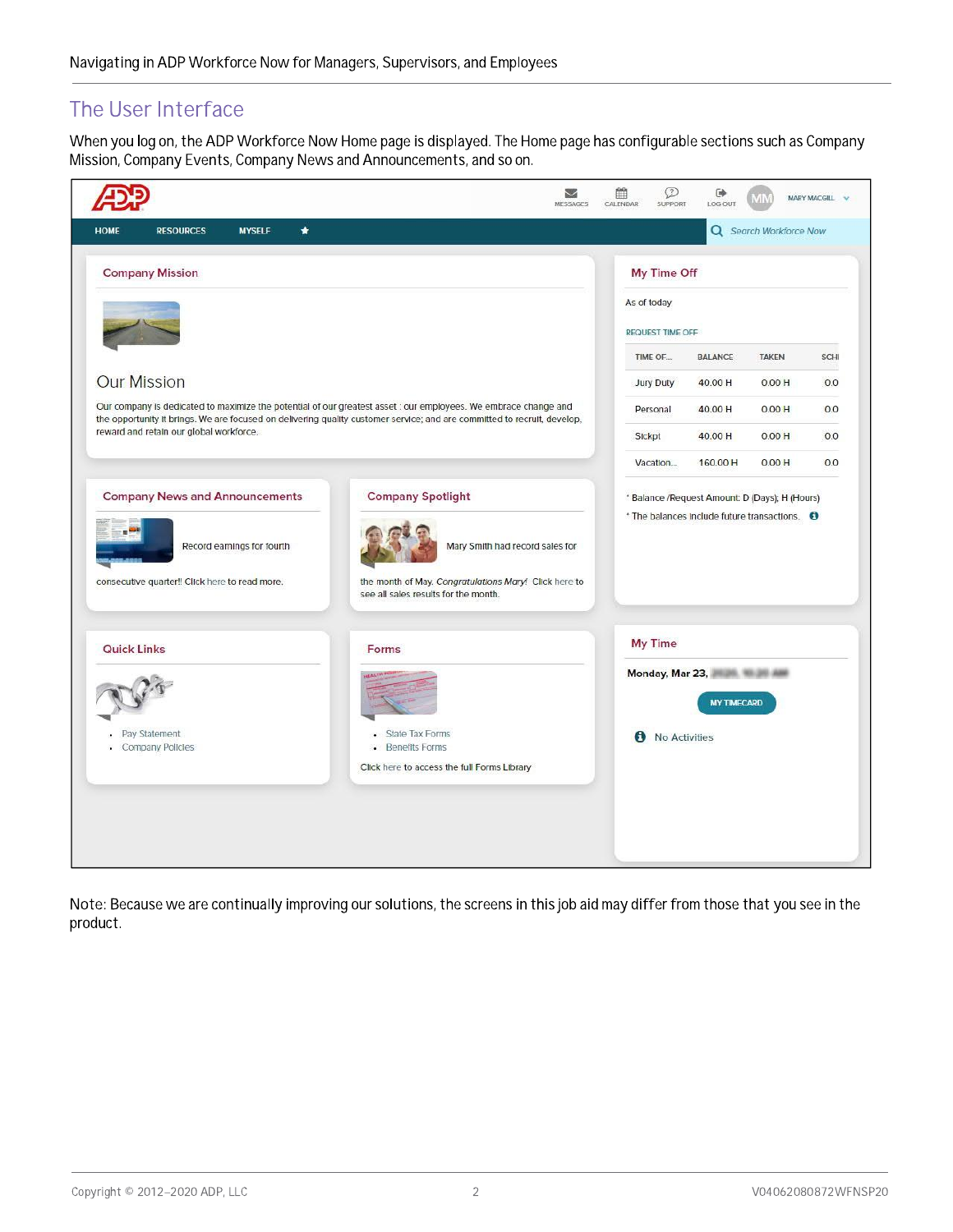## Page Elements

The top of each page includes icons, menus, the Search field, and access to preferences and your profile from your user name.

|                                                                    |                     | <b>Icons</b>                                                  |                                                       | <b>User Name</b>                          |
|--------------------------------------------------------------------|---------------------|---------------------------------------------------------------|-------------------------------------------------------|-------------------------------------------|
|                                                                    |                     |                                                               |                                                       |                                           |
|                                                                    |                     | $\mathbf{S}^{\mathsf{c}}$<br>雦<br>CALENDAR<br><b>MESSAGES</b> | $\leftrightarrow$<br><b>SUPPORT</b><br><b>LOG OUT</b> | DE)<br><b>DONALD EAST</b><br>$\checkmark$ |
| <b>HOME</b><br><b>RESOURCES</b><br><b>MYSELF</b><br><b>MY TEAM</b> | ۰<br><b>REPORTS</b> |                                                               |                                                       | Q Search Workforce Now                    |
|                                                                    |                     |                                                               |                                                       |                                           |
| <b>Menus</b>                                                       |                     |                                                               |                                                       | Search                                    |

### Icons at the Top of the Page

Icons provide quick access to frequently used activities.

|              |                                       |                                                                           |                |                |                                                                  | <b>MESSAGES</b> | 鯩<br>CALENDAR                                                 | ℒ<br>SUPPORT         | $\ddot{\phantom{1}}$<br><b>LOG OUT</b> | DE. | DONALD EAST V |  |
|--------------|---------------------------------------|---------------------------------------------------------------------------|----------------|----------------|------------------------------------------------------------------|-----------------|---------------------------------------------------------------|----------------------|----------------------------------------|-----|---------------|--|
| <b>HOME</b>  | <b>RESOURCES</b>                      | <b>MYSELF</b>                                                             | <b>MY TEAM</b> | <b>REPORTS</b> | 全                                                                |                 |                                                               |                      | Q Search Workforce Now                 |     |               |  |
| $\mathbf{r}$ | <b>Company News and Announcements</b> | Record earnings for fourth consecutive quarter!! Click here to read more. |                |                |                                                                  |                 | <b>My Time</b><br>Monday, Sep 10, 2018, 12:49 PM<br>$\bullet$ | <b>No Activities</b> | <b>MY TIMECARD</b>                     |     |               |  |
|              | <b>Company Spotlight</b>              |                                                                           |                |                | <b>Company Charitable Events</b><br>Maldone Millenonee in the C. |                 |                                                               |                      |                                        |     |               |  |

| MESSAGES             | Click the envelope icon to access the Message Center. Here you can view messages, which are grouped by<br>message type, type, such as system tasks, notifications & external ADP communications.                                                                                        |
|----------------------|-----------------------------------------------------------------------------------------------------------------------------------------------------------------------------------------------------------------------------------------------------------------------------------------|
| 雦<br><b>CALENDAR</b> | Click the Calendar icon to access event information and to perform actions on selected dates and times that<br>are related to your profile. Event information and actions include requesting time off, arranging work<br>schedules, and noting holidays, blackout dates, and pay dates. |
| ( ? )                | Click the Support icon to display the Support window and access product documentation, and learning<br>resources for ADP Workforce Now.                                                                                                                                                 |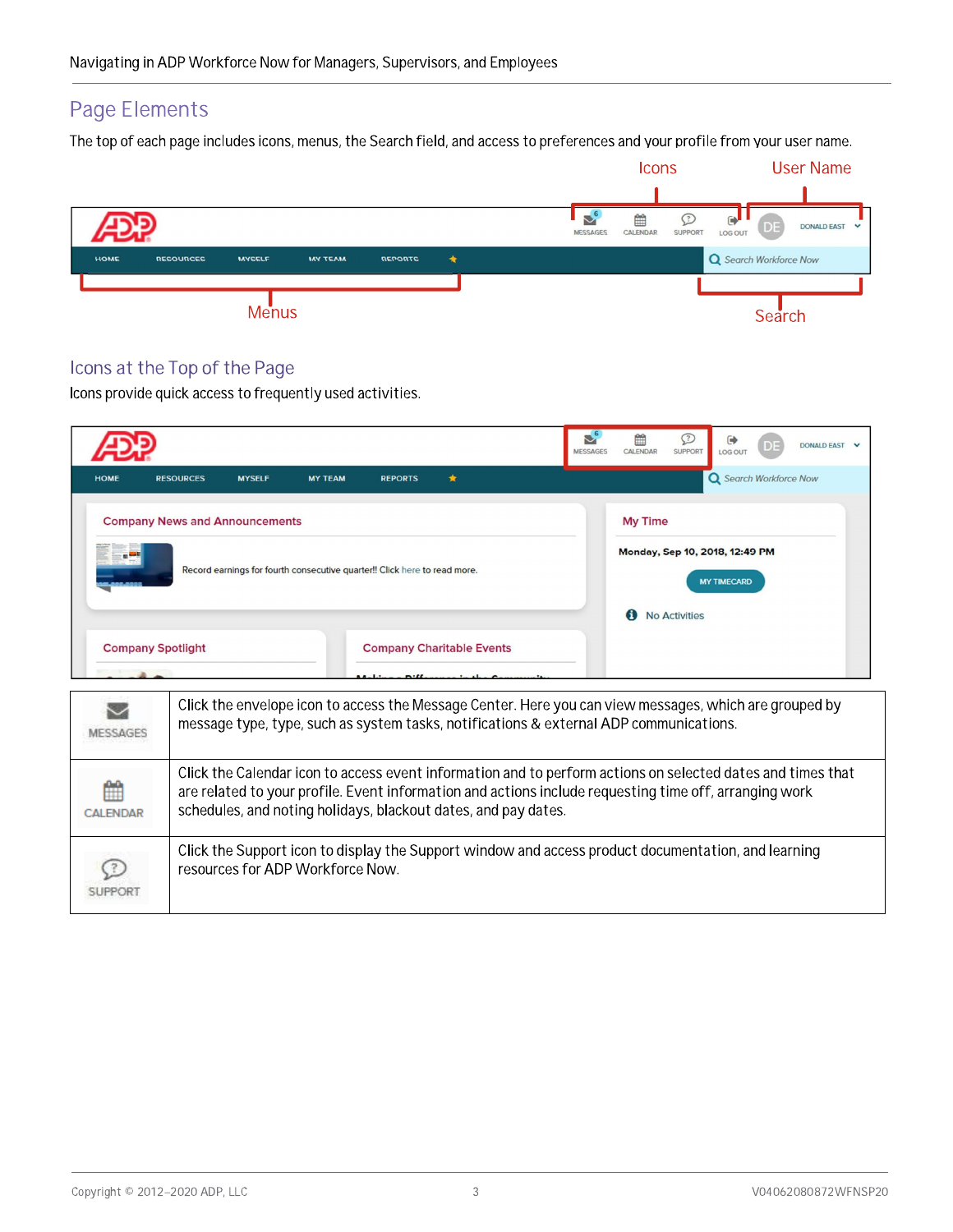### My Profile

Click your user name and then click My Profile to display your employee profile information

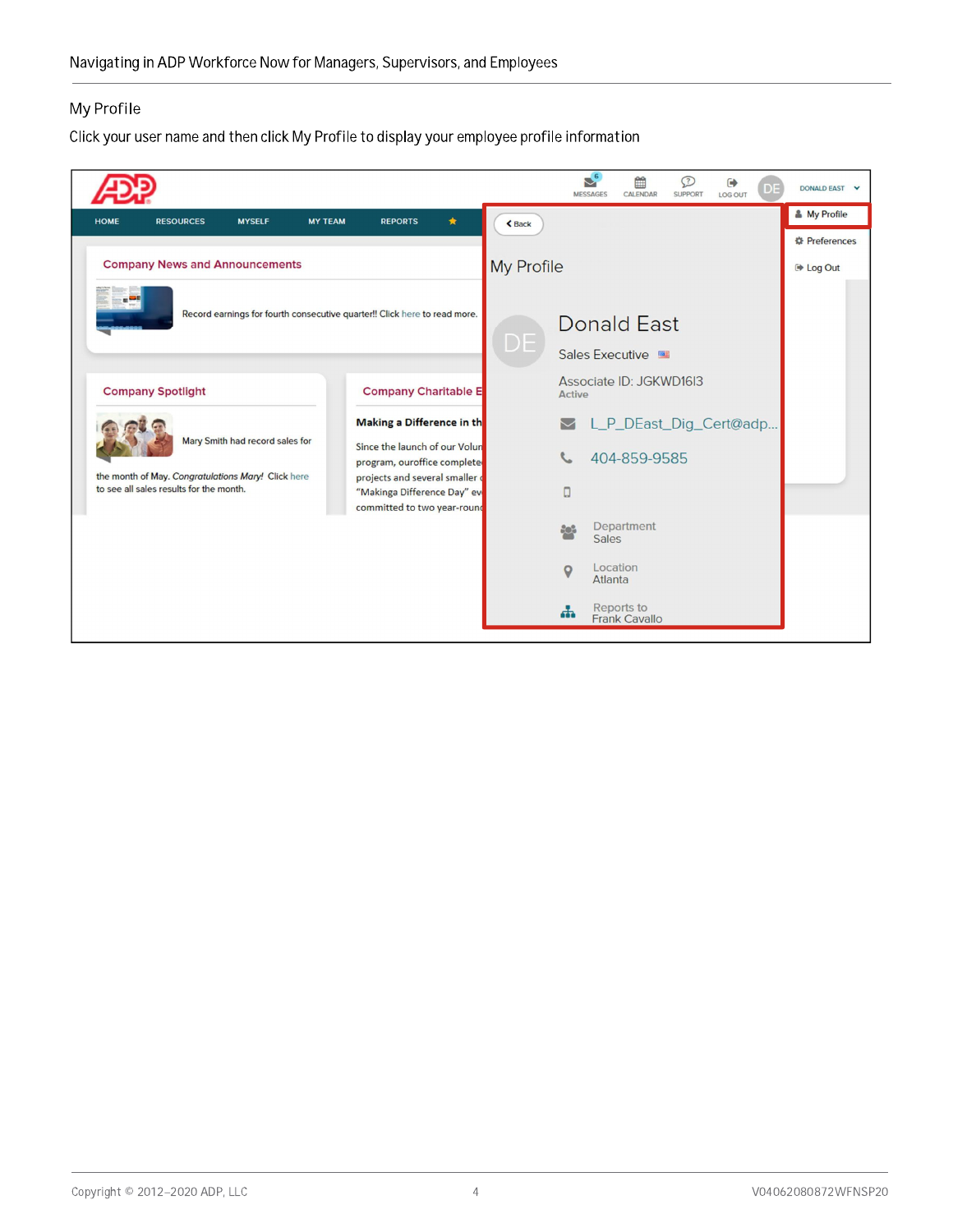#### Preferences

Click your user name and then click Preferences to manage your language selection, content, contact, and security information.

| <b>REP</b><br><b>HOME</b><br><b>RESOURCES</b><br><b>MYSELF</b><br><b>MY TEAM</b><br>$Back$<br><b>COLOR</b><br>◠<br><b>COLOR</b><br><b>Company News and Announcements</b><br><b>LANGUAGE</b><br>COMMUNICATION<br><b>CONTENT</b><br><b>SECURITY</b><br>Language & Locales:<br>Record earnings for fourth consecutive quarter!! Click                                                  |                      |
|-------------------------------------------------------------------------------------------------------------------------------------------------------------------------------------------------------------------------------------------------------------------------------------------------------------------------------------------------------------------------------------|----------------------|
|                                                                                                                                                                                                                                                                                                                                                                                     | & My Profile         |
|                                                                                                                                                                                                                                                                                                                                                                                     | <b>章 Preferences</b> |
|                                                                                                                                                                                                                                                                                                                                                                                     | Log Out              |
| English (US)<br>$\checkmark$<br>A<br><b>No Activities</b>                                                                                                                                                                                                                                                                                                                           |                      |
| <b>Company Spotlight</b><br><b>Company Charitable Events</b>                                                                                                                                                                                                                                                                                                                        |                      |
| <b>Making a Difference in the Community</b><br>Mary Smith had record sales for<br>Since the launch of our Volunteer Paid Time Off<br>program, ouroffice completed three large group<br>the month of May. Congratulations Mary! Click here<br>projects and several smaller ones during a<br>to see all sales results for the month.<br>"Makinga Difference Day" event. The team also |                      |

The following table describes the preferences options.

| Option         | Description                                                                                                                                                                                                                                                                                                       |
|----------------|-------------------------------------------------------------------------------------------------------------------------------------------------------------------------------------------------------------------------------------------------------------------------------------------------------------------|
| <b>ANGUAGE</b> | From Language, you may have the option to display the content in ADP Workforce Now in a different<br>language. This preference will be displayed only if it is turned on for your company.<br>You may have the following languages options:<br>$\bullet$ English (US)<br>• Spanish (US)<br>$\bullet$ English (CA) |
| <b>SECURIT</b> | From Security, you can access the following tabs:<br>• Password tab to change your password<br>• Questions tab to manage your security questions and answers                                                                                                                                                      |
| COMMUNICATION  | From Communication, you can manage the following contact information:<br>. Work and personal email addresses. Indicate which email address to use for notifications.<br>• Several types of work contact information: work phone, fax, cell, pager, and mail stop.                                                 |
|                | From Content, you can manage Time & Attendance preferences such as whether attendance and<br>timecard notifications are sent through the Message Center, in email messages, or both.                                                                                                                              |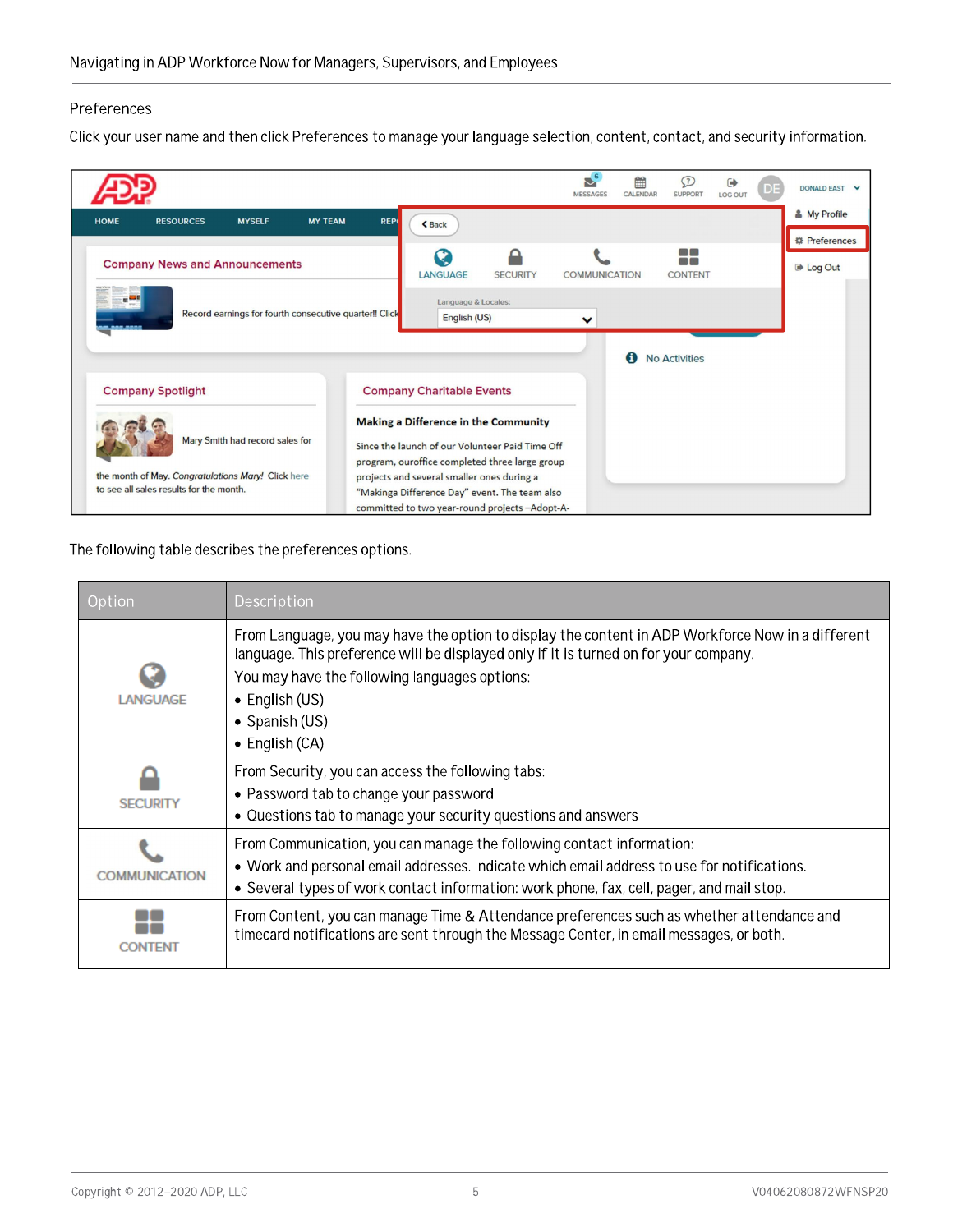### Menus and Search

The menus and activities that are available to you depend on your assigned roles, security settings, and the modules that your company uses. The following table describes the menus that might be available.  $\;$ 

|             |                  |               |                |                | $\tilde{\phantom{a}}$<br><b>MESSAGES</b> | Ë<br>CALENDAR | <b>SUPPORT</b> | Θ<br>LOG OUT                  | ・レヒ    | DONALD EAST V |  |
|-------------|------------------|---------------|----------------|----------------|------------------------------------------|---------------|----------------|-------------------------------|--------|---------------|--|
| <b>HOME</b> | <b>RESOURCES</b> | <b>MYSELF</b> | <b>MY TEAM</b> | <b>REPORTS</b> |                                          |               |                | <b>Q</b> Search Workforce Now |        |               |  |
|             |                  |               |                |                |                                          |               |                |                               | $\sim$ |               |  |

Menus **Manus** Search

| Menu      | Role                | Description                                                                                                                                                                                                                                                                                                                                                  |  |
|-----------|---------------------|--------------------------------------------------------------------------------------------------------------------------------------------------------------------------------------------------------------------------------------------------------------------------------------------------------------------------------------------------------------|--|
| Home      | All                 | This page is displayed when you log on.                                                                                                                                                                                                                                                                                                                      |  |
| Resources | All                 | Access company information such as forms, frequently asked questions,<br>tools and references, and manager tools.                                                                                                                                                                                                                                            |  |
| Myself    | All                 | Access activities that are associated with your role as an employee such<br>as personal information, employment, pay, time and attendance, time off,<br>talent, and benefits.                                                                                                                                                                                |  |
| My Team   | Manager, supervisor | Access activities that are associated with your role as a manager, such as<br>employee personal information and employee employment information,<br>including job profiles and pay rates. You can also manage the requisition<br>and application process and conduct employee performance reviews.                                                           |  |
| Reports   | Manager, supervisor | Access team reports such as employee personal and employment<br>information, time and attendance, performance reviews, recruitment, and<br>so on.                                                                                                                                                                                                            |  |
| Favorites | All                 | Access frequently-used pages that you marked as favorites.                                                                                                                                                                                                                                                                                                   |  |
| Search    | All                 | Find employees by using the Search field.                                                                                                                                                                                                                                                                                                                    |  |
|           |                     | The Search field has the following characteristics and capabilities:                                                                                                                                                                                                                                                                                         |  |
|           |                     | Is not case-sensitive<br>Uses "starts with" logic, which means that if you type "tom," the<br>search returns results that begin with those characters<br>Narrows your search results as you type<br>Searches for only last names if you enter a last name and then a<br>comma<br>Searches for only first names if you enter a comma and then a<br>first name |  |

### **Icons**

Perform tasks quickly and easily with icons. The following table includes some examples of icons used in ADP Workforce Now.

| Icon                                                                 | <b>Description</b> |                                                                                                  |                     |  |  |  |
|----------------------------------------------------------------------|--------------------|--------------------------------------------------------------------------------------------------|---------------------|--|--|--|
| o                                                                    |                    | Click $\bullet$ (add) to add a record, an option, or an entry for the current activity.          |                     |  |  |  |
|                                                                      |                    | Click $\bigcirc$ (delete) to remove a record, an option, or an entry from the current activity.  |                     |  |  |  |
| $\bullet$ or $\bullet$                                               |                    | Click $\bullet$ or $\bullet\bullet$ (action) to view a list of additional activities or options. |                     |  |  |  |
|                                                                      |                    | Click $\bullet$ (help) to view context-sensitive information for a specific field or task.       |                     |  |  |  |
|                                                                      |                    |                                                                                                  |                     |  |  |  |
|                                                                      |                    |                                                                                                  |                     |  |  |  |
|                                                                      |                    |                                                                                                  |                     |  |  |  |
| $\text{Copyright} \otimes 2012\text{--}2020 \text{ ADP}, \text{LLC}$ |                    | 6                                                                                                | V04062080872WFNSP20 |  |  |  |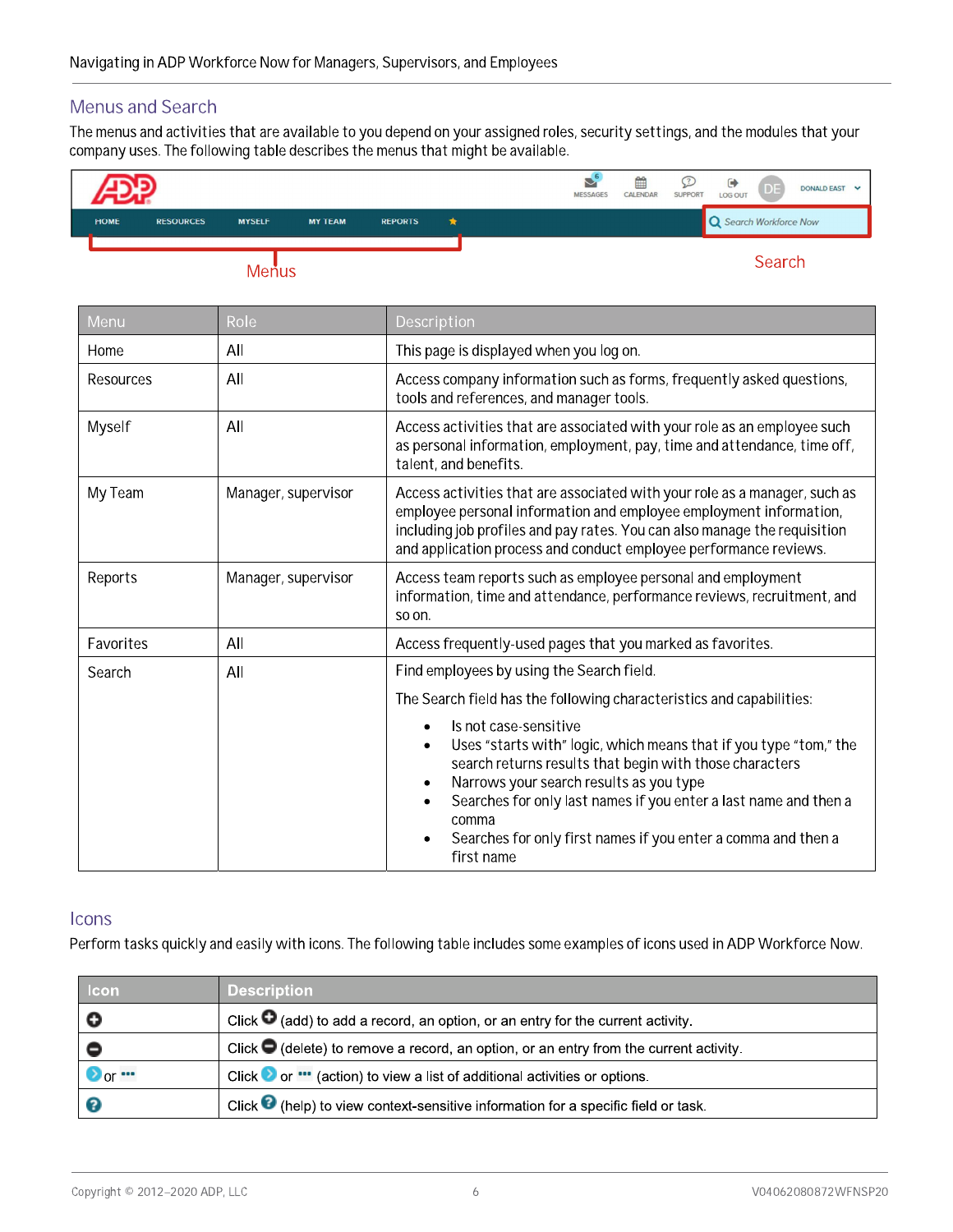## Where Do I Find My Manager Self-Service Features?

Manage your team members with confidence by navigating to use these features:

| Feature                                                                                                                                                                                                                                                                                                        | Location                                                                                                                                                  |
|----------------------------------------------------------------------------------------------------------------------------------------------------------------------------------------------------------------------------------------------------------------------------------------------------------------|-----------------------------------------------------------------------------------------------------------------------------------------------------------|
| View Your Employee's Information<br>You can view your employees' Employment Profile<br>information regarding your employees' job-related data,<br>including position, status, regular pay information, corporate<br>groups, employment type, and work schedule. The<br>information is view-only.               | My Team > Employment > Employment Profile                                                                                                                 |
| <b>Timecard Maintenance</b><br>You can conduct timecard maintenance of your assigned<br>employees, including: viewing and resolving exceptions,<br>editing punches, approving timecards, etc.                                                                                                                  | My Team > Time & Attendance and select:<br>Individual Timecard<br><b>Timecard Exceptions</b><br><b>Totals Summary</b><br>٠<br>Group Timecard<br>Schedules |
| Manage Employees' Time Off<br>Managers and supervisors can enter, request, cancel and<br>deny time of for employees that report to them. They can<br>also view a list of time off request, balances, schedules and<br>carryovers.                                                                              | My Team > Time Off and select:<br>Request Time Off<br><b>Time Off Balances</b><br>List Of Requests<br>$\bullet$<br>Request Carryover                      |
| Delegate Activities<br>In case of absence, vacation etc., a manager can delegate<br>activities related to his or her employees to another<br>manager to take care of until they return to work.                                                                                                                | My Team> My Team > Delegated Activities                                                                                                                   |
| <b>Team Reports</b><br>Managers and supervisors can run a variety of reports that<br>relate to their direct reports (the reports vary based on<br>company rights and solution):<br>Personal information<br>Work information<br>Time off<br>Earnings<br>Talent and performance<br>Policy acknowledgement status | Reports> My Team Reports > All Reports                                                                                                                    |

Your access, features, approval workflows, and screenshots will vary depending on your security rights and your company's setup.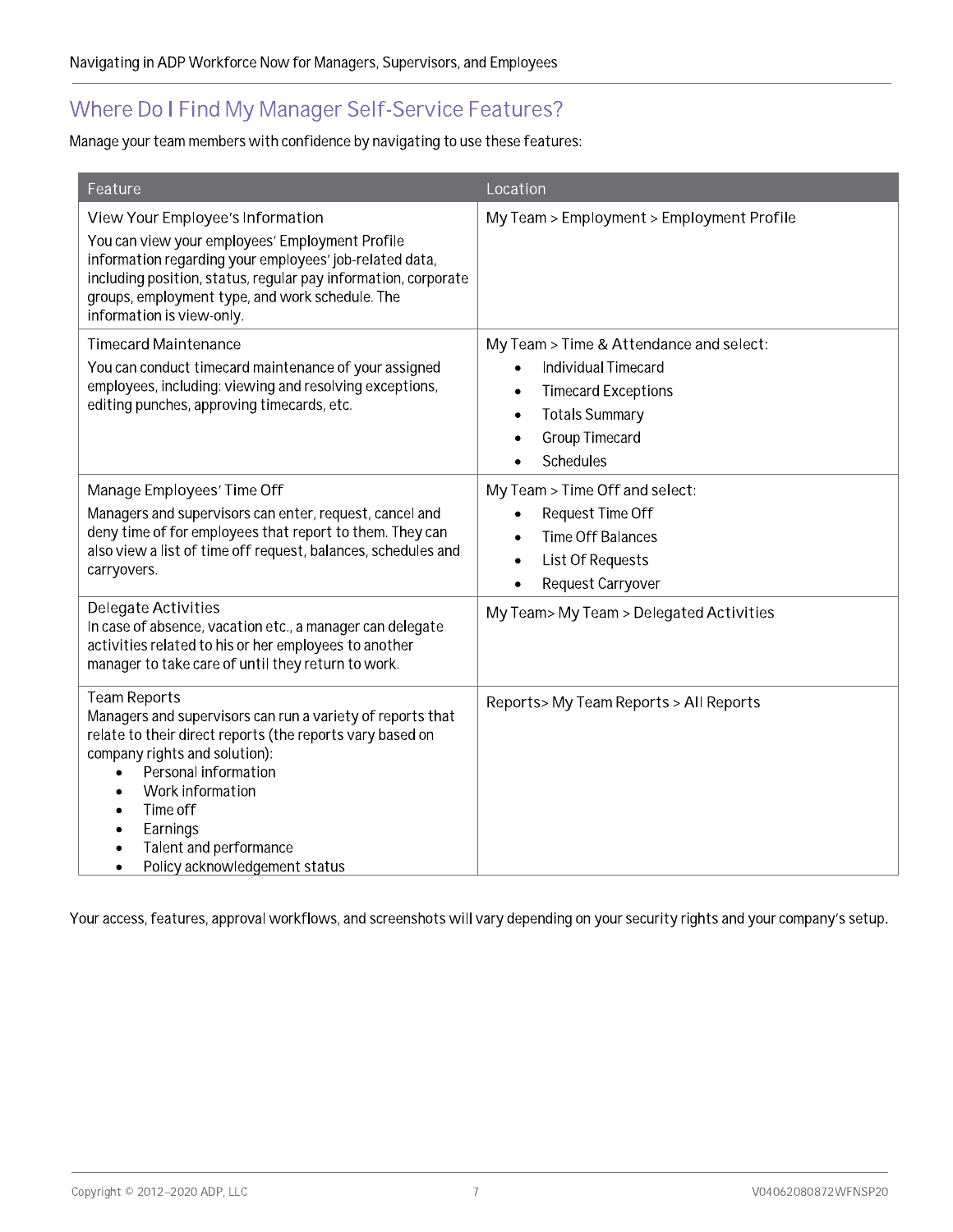# Where Do I Find My Employee Self-Service Features?

vvith your ADP seif-service portal, you can now access your personal, pay, HR, and time information without having to reach out to your company administrator.

Check out this video on <u>ADP workforce Now Employee Self-Service</u>

Your access, reatures, approval workflow, and screenshots will vary depending on your company's setup.

|                                                                                                                                                                                                                       | Location                                                             |
|-----------------------------------------------------------------------------------------------------------------------------------------------------------------------------------------------------------------------|----------------------------------------------------------------------|
| Managing Your Personal Information                                                                                                                                                                                    | Myself>My Information>Profile                                        |
| Add, edit and view your personal information, such as<br>address, email, and phone number on your information<br>profile page.                                                                                        |                                                                      |
| <b>Accessing Your Employment Details</b>                                                                                                                                                                              | Myself > Employment > Employment Profile                             |
| View your employment information such as your job title,<br>pay rate, department, etc. on your Employment Profile page.                                                                                               |                                                                      |
| Viewing and Downloading Pay Information                                                                                                                                                                               | Myself > Pay and select:                                             |
| View and download your pay statements and your annual<br>statements. By opting to stop receiving paper copies of your<br>statements you can opt to Go Green and only access your<br>statements online.                | Pay Statements<br><b>Annual Statements</b>                           |
| <b>Direct Deposit Options</b><br>If you elect to use direct deposit, you can have your entire<br>paycheck go into one bank account or portions of your<br>paycheck go into multiple accounts.                         | Myself > Pay > Payment Options                                       |
| Viewing and Editing Withholdings                                                                                                                                                                                      | Myself > Pay > Tax Withholdings                                      |
| View and edit your tax withholdings for Federal and State.<br>If you pay taxes to both the state you work in and the state<br>you live in, there will be separate sections for each one.                              |                                                                      |
| Managing Time Off                                                                                                                                                                                                     | Myself > Time Off and select:                                        |
| To streamline vacation and time off processes, you can<br>submit time off requests, and view and forecast balances.                                                                                                   | Request Time Off                                                     |
| You can also view a list of requests that you have submitted                                                                                                                                                          | <b>Time Off Balances</b>                                             |
| to see the status, as well as cancel or edit any pending<br>request.                                                                                                                                                  | <b>List Requests</b><br>Request Carryover                            |
|                                                                                                                                                                                                                       | Myself > Time & Attendance and select:                               |
| Enter and View Data on Timecards                                                                                                                                                                                      | My Time Entry                                                        |
| You can enter and view your worked and non-worked time.                                                                                                                                                               | My Timecard                                                          |
| <b>Benefits</b><br>From your benefit Enrollments Page, you can view the<br>benefit plans that you are enrolled in, print benefit<br>statements, and enroll in plans if a benefit enrollment<br>window is open to you. | Myself > Benefits > Enrollments                                      |
| Add Dependents & Beneficiaries<br>On your Personal information page, add beneficiaries and<br>dependents that can be enrolled in benefit plans.                                                                       | Myself > Personal Information > Dependents &<br><b>Beneficiaries</b> |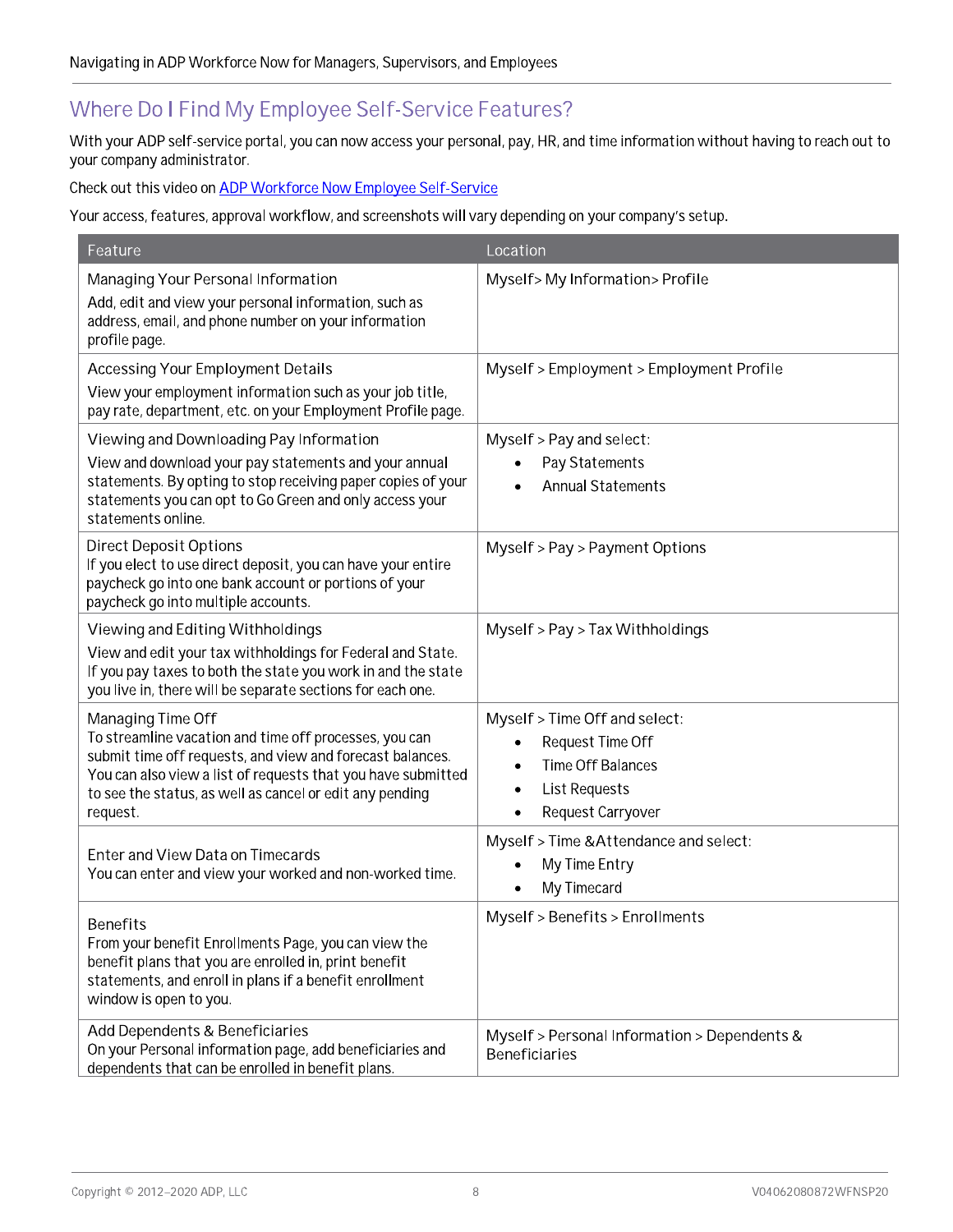# Using the ADP Mobile App

Stay Connected with the ADP Mobile App to view your information Your ADP seit-service portal is not limited to desktop or laptop computers: you can also connect from anywnere using the ADP Mobile App, you can:  $\overline{\phantom{a}}$ 

- $\bullet$  Clock in-or-out and submit time sheets
- $\bullet$  . The vitime of Fibalances and submit/approve requests .
- $\bullet$  . The view your latest pay statement and deduction details  $\hspace{0.1cm}$
- $\bullet$  Change 40 F(K) contribution rate and view account performances
- $\bullet$   $\quad$  Enroll in beheft ts plans and make elections, complete open enrollment, and more!

Feature availability may vary based on company setup

Download the ADP Mobile App and access your information on the go!



Check out these videos on getting started with ADP Mobile:  $\overline{\phantom{a}}$ 

- How to create your account with the ADP Mobile App
- <u>Quick Gilmpse of The ADP Mobile App: Connected Virtually, Anywhere</u>
- How to install the ADP Mobile App

 $\alpha$  Need Support on the ADP Mobile App, access FAQ and Help from the App Home screen then select Settings

#### Mobile Manager Self-Service

--- 

-\K
-]Y---- are equipped with the ability to:  $\overline{\phantom{a}}$ 

- $\bullet$  . Thew, edit, and approve team timecards and time-off requests  $\bullet$
- $\bullet$  Clock a group of employees in-or-out
- $\bullet$  view and edit your team's schedule, and more!

### Mobile Employee Self-Service

Your seit-service portal is not limited to desktop or laptop computers! You can also connect from anywhere using the ADP Mobile App – one of the most widely used business apps.  $\overline{\phantom{a}}$ 

### vvith ADP Mobile, you can:

- Clock in-or-out
- $\bullet$  . The wigger ratest pay statement and deduction details  $\hspace{0.1cm}$
- $\bullet$  Review Benefits elections, complete open enrollment, and more!

Check out these videos on now you can use ADP Mobile:  $\overline{\phantom{a}}$ 

- $\bullet$  . How to instantly access your pay information with the ADP Mobile App .
- $\bullet$  . How to manage your time with the help of the ADP Mobile App  $\hspace{0.1cm}$
- How to request Time Off with the ADP Mobile App
- How to approve a Timecard with the ADP Mobile App